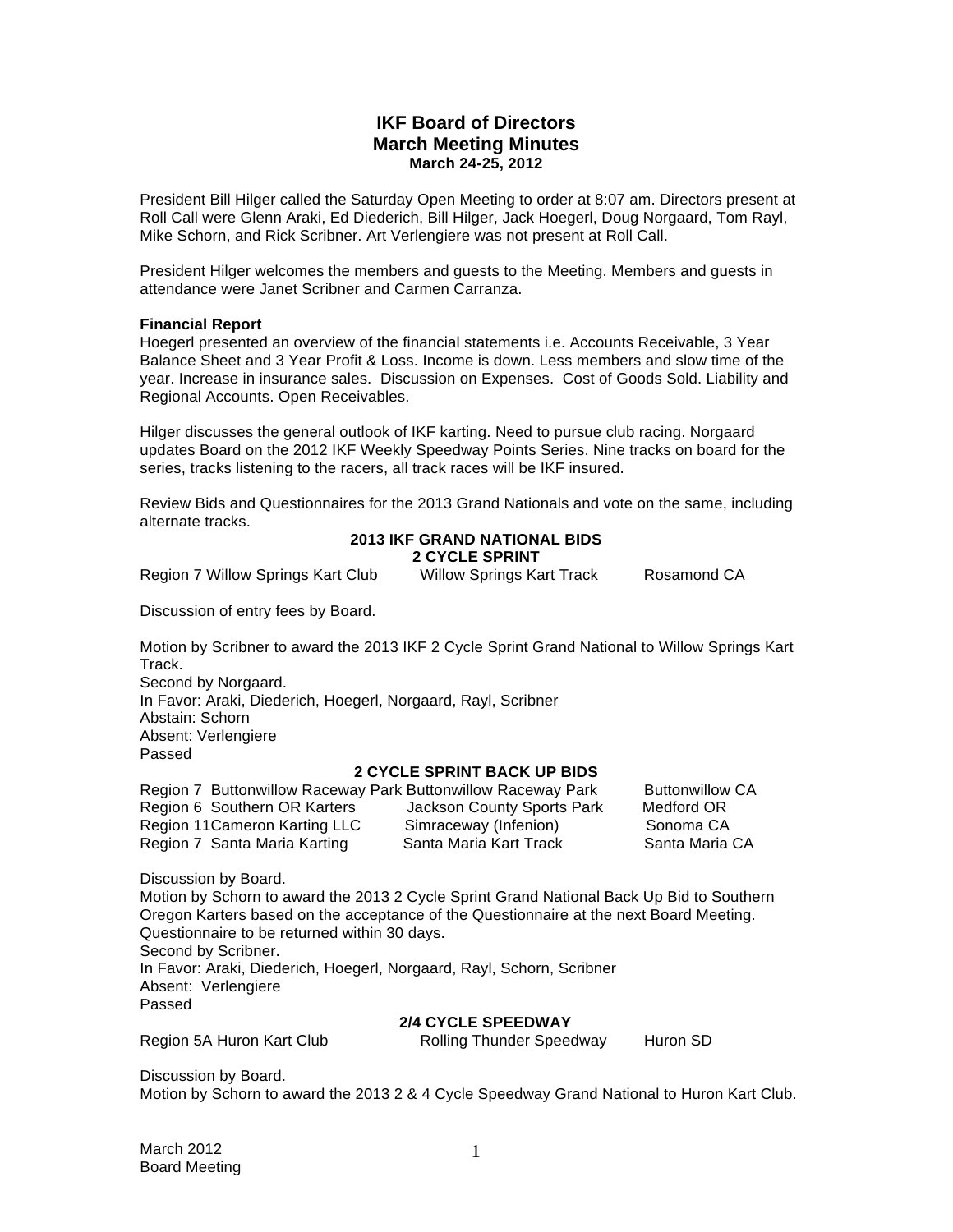Second by Rayl. In Favor: Araki, Diederich, Hoegerl, Norgaard, Rayl, Schorn, Scribner Absent: Verlengiere Passed

## **4 CYCLE SPEEDWAY OR 2/4 CYCLE SPEEDWAY BACK UP BIDS**

Region 5A South Dakota Kart Club University Plains Speedway Brooking SD

Discussion by Board. Motion by Schorn to award the 2/4 Cycle Speedway Back Up Bid to South Dakota Kart Club based on the acceptance of the Questionnaire at the next Board Meeting. Questionnaire to be returned within 30 days. Second by Diederich. In Favor: Araki, Diederich, Hoegerl, Norgaard, Rayl, Schorn, Scribner Absent: Verlengiere Passed

Board discusses the merits of combined Grand Nationals i.e. 2/4 Cycle Speedway. Separate Grand Nationals i.e. 2 Cycle Speedway and 4 Cycle Speedway. Discussion of regional programs. Suggests reorganization of Speedway regions for 2014.

### **4 CYCLE SPRINT**

Region 11 Monterey Bay Karters Marina Airport Track Marina CA Region 6 Portland Karting Assoc. McMinnville Track McMinnville OR Region 11 Kerman Kart Club Fresno Fair Grounds Fresno CA

Board requests that Questionnaires be sent to all three bidders for the 2013 4 Cycle Sprint Grand National. Questionnaires to be returned within 30 days. Discuss at the May Phone Meeting.

### **ROAD RACE**

| Region 6 Portland Karting Assoc. | Spokane Int'l Raceway  | Spokane WA  |
|----------------------------------|------------------------|-------------|
| Region 6 Portland Karting Assoc. | Portland Int'l Raceway | Portland OR |

Motion by Diederich to award the 2013 Road Race Grand National to PKA/Spokane Int'l Raceway based on acceptance of the Questionnaire. Questionnaire to be returned within 30 days. Back up to be the Portland Int'l Raceway. Second by Norgaard. In Favor: Araki, Diederich, Hoegerl, Norgaard, Rayl, Scribner Abstain: Schorn Absent: Verlengiere Passed

Troy Adams from Adams Motorsports Park joins the Meeting. Lengthy discussion with Board regarding current racing programs offered at Adams Motorsports Park and karting in general. Thinks "outside the box" to reach racers. Discuss possible insurance opportunities for Adams and the IKF. The Board thanks Troy for his input and attending the Meeting.

Hilger reads the following: The June issue of Karter News will have the notice of acceptance of bids for the IKF Grand National races (approximately 24 months away). And/or the IKF hosting the event. The bids for the IKF Grand Nationals must be in the IKF Office prior to September 1, 2012 (approximately 21 months before the race).

#### **Directors List:**

### **Mike Schorn**

Motion by Schorn to Delete Section 717.24.1: Minimum from top of piston to the top of wrist pin on the side to which arrow points, measured with a depth gauge placed on the piston crown parallel to the wrist pin is .680".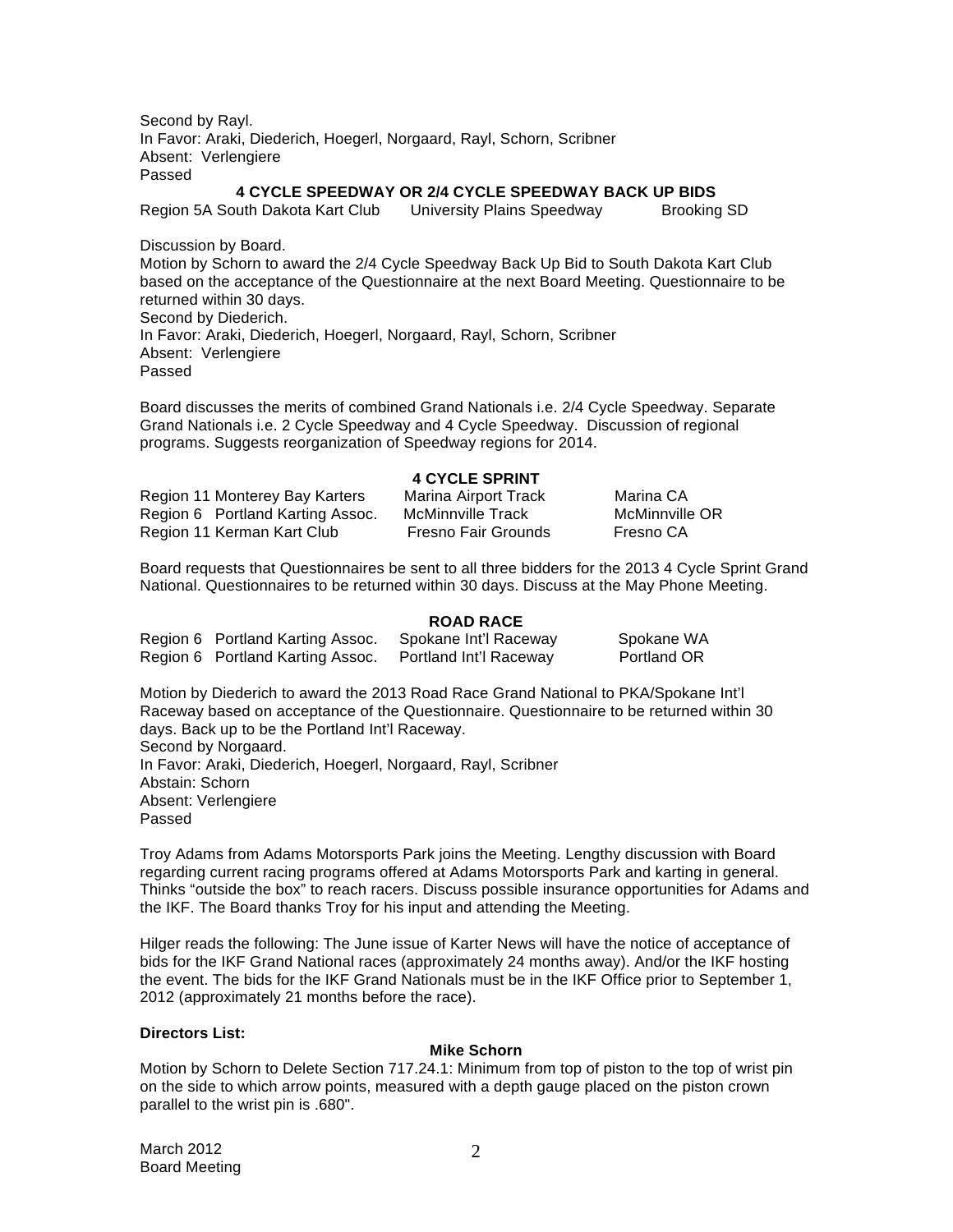Add as Section 717.24.1: Piston dome may be machined to achieve correct piston pop-up. A resemblance of the dome on the piston must still be present. Pop-up must be no less than .010 and no more than .025 as measured with a bar centered over and parallel to the wrist pin. Change Section 717.24.2 to read: Factory oversize World Formula pistons are allowed. Delete Section 717.24.3. Section 717.12:  $3^{\text{rd}}$  Sentence – change  $3^{\text{rd}}$  sentence to: Piston pop up minimum .010" and maximum 0.025"… Second by Scribner. In Favor: Araki, Diederich, Hoegerl, Norgaard, Rayl, Schorn, Scribner Absent: Verlengiere Passed

Email vote to be done on Sections 700.3.6.1, 700.3.7.4, and 700.3.7.5. Waiting for # from APS.

Rule Update to change Section 722 to read: Stock International Class Engines (Clone).

Motion by Rayl to change the following: 722.4 Carburetor: Change 1<sup>st</sup> sentence to read: Huayi or Ruxing types allowed. 722.4.4 Low Speed Idle Jet: Non Tech. 722.4.5 Main Jet: Non Tech. 722.8.2 Stroke: Stroke is 2.133" plus .010" or minus.010". 722.9.1 Valve Seats: Second sentence should read: Single 45° Bottom and Single 30° Top. Add as  $3<sup>rd</sup>$  sentence: Head of valve must be above combustion chamber. 722.11 Connecting Rod: add as  $3<sup>rd</sup>$  sentence: No hone marks. 722.15 Flywheel and Ignition: Change all to read: Flywheel: Flywheel must be billet minimum weight 3.3 lbs. ARC model 6618 or 6619. Raceseng rsp\_13\_07 rev wheel NF-SFI or rsp\_13\_077 rev wheel F-S1. 722.15.1 Timing: Change all to read: Any ignition timing. Second by Norgaard. In Favor: Araki, Diederich, Hoegerl, Norgaard, Rayl, Schorn, Scribner Absent: Verlengiere Passed

Section 105.1.6.3.1: Change 1<sup>st</sup> sentence to read: Jackets of heavyweight leather, heavyweight vinyl, ballistic nylon material or other abrasion resistant material and full-length pants to prevent or minimize abrasions OR Driving Suits of one or two piece design constructed of heavyweight leather, heavyweight vinyl material or heavyweight abrasion resistant nylon material. Add as last sentence: No sweat pants.

Troy Adams exits the Meeting.

Motion by Norgaard to change Section 104.6.4.a. to read: Driver's birthday must be within 12 months of their respective age group to be considered. Second by Araki. In Favor: Araki, Diederich, Hoegerl, Norgaard, Rayl, Schorn, Scribner Absent: Verlengiere Passed

Rod Verlengiere joins the Meeting. Gives update on the Santa Maria Kart Track.

Diederich asks for the following Rule Updates: Change to read: IAME Cup (Parilla Leopard) in Sections 207 Class #11, 275.5.2, 275.5.3.1, 275.5.3.2.

Motion by Norgaard to change Section 403 Class #14 Briggs Animal Masters to age 35-up. (Must be attained age of 35). Second by Rayl.

March 2012 Board Meeting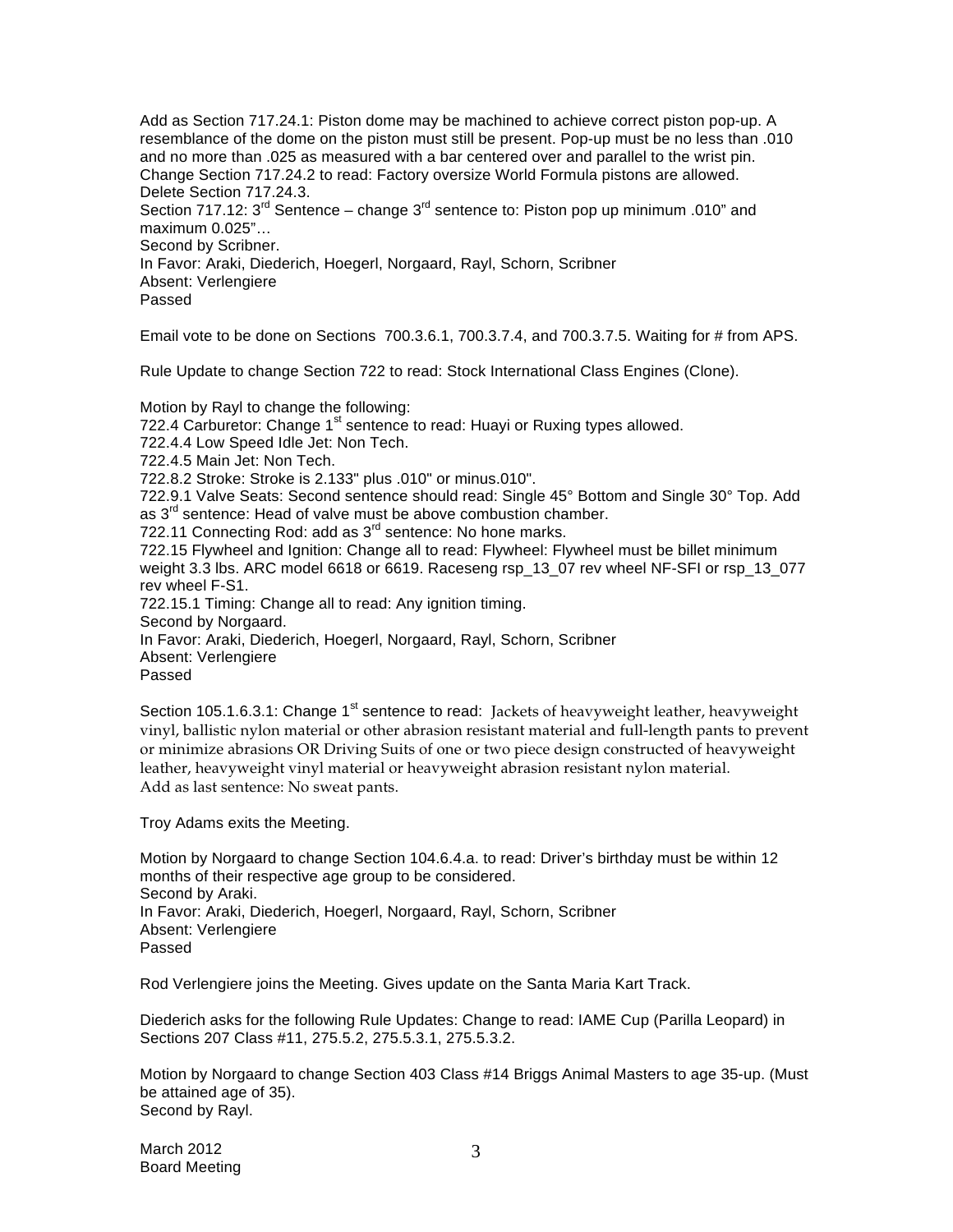In Favor: Araki, Diederich, Hilger, Hoegerl, Norgaard, Rayl, Schorn, Scribner Absent: Verlengiere Passed

Norgaard states he will do a survey on weights at the Grand Nationals.

IKF agrees to participate in a kart swap meet next year in Pella Iowa. Rayl to submit logistics of participation in the event to the Board for approval.

Norgaard discusses running a points series in 2013. Must be submitted to Board for approval. All must be IKF members.

Norgaard would like to include Duffy Livingstone at the 2012 2/4 Cycle Speedway Grand National. Suggestions from the Board.

Norgaard states that Terry Nash will not be available to be the IKF Tech Director for the 2012 2/4 Cycle Speedway. Board to discuss before the May Phone Meeting.

Letters from Membership –

- a. Email from Mark Jauregui re: helmet cameras
- b. Email from Larry Dobbs re: helmet cameras
- c. Fax from Kerry Matthews re: helmet cameras
- d. Email from Lee Storgaard re: helmet cameras
- e. Email from Anthony Williams re: helmet cameras
- f. Email from Eric Johnson re: helmet cameras
- g. Email from John Benson re: helmet cameras

Scribner researched this with Carl Olson from SFI. IKF position is that any installation within the test area that compromises or modifies the helmet structure in any way would result in decertification. Helmet cameras are not allowed on the person.

h. Fax - Exception Request for Jonathan Brown

Exception request does not meet the requirement of Section 104.6.4. He can resubmit the request when he is within 12 months of the respective age group of the class.

Discussion by Board on signaling from the pits and Section 110.6.

Motion by Scribner to accept the 2012 2 Cycle Sprint Grand National Race Schedule and Local Option Classes submitted by the Kerman Kart Club as follows:

#### **Thursday – June 21 2012**

1. Rookie Comer – Local Option – 210# 2. Rookie Sportsman – Local Option – 235# 3. IKF TaG Senior 4. IAME Cup Jr. – Local Option – 320# 5. JR Super Sportsman 6. Rotax Max Senior 7. SR Super Sportsman **Friday - June 22 2012**  1. Kid Kart 2. Junior I 3. KPV 1 4. KPV 2 5. KPV 4 6. SR Super Sportsman Heavy **Saturday – June 23 2012**  1. KPV 4 Heavy – Local Option – TBA

March 2012 Board Meeting